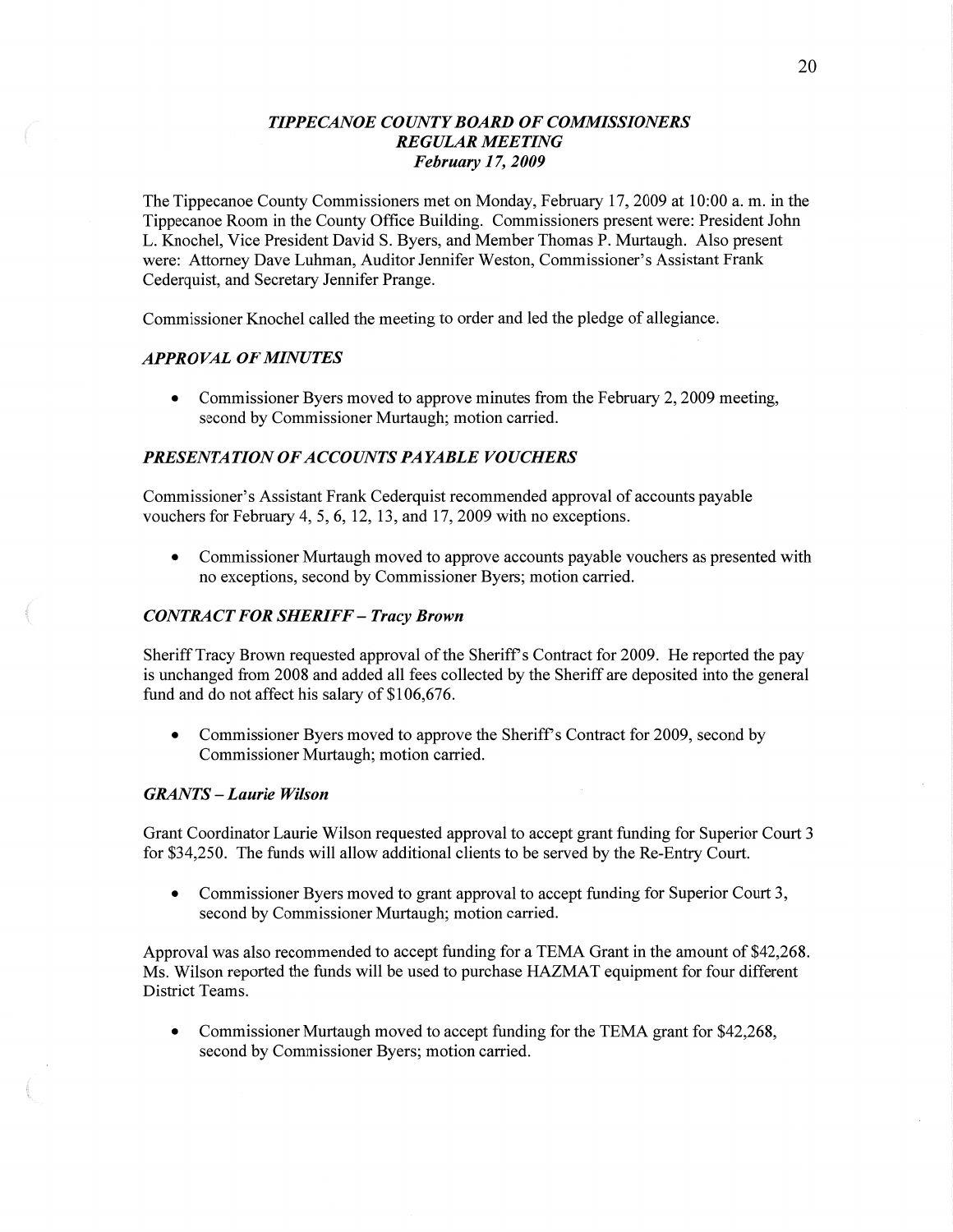## HI *GHWA Y — Mike Spencer*

**Assistant** Director Mike Spencer requested approval of an agreement between Tippecanoe County and the **Indiana** Department of Transportation (INDOT) for the US 52 **W** Corridor Study Project. The agreement is for \$250,000 of which \$200,000 is federal funding with \$25,000 from the county and \$25,000 from INDOT.

**0** Commissioner Murtaugh moved to approve the US 52 Corridor Study Project **Coordination** Contract between Tippecanoe County and INDOT, second by Commissioner Byers; motion carried.

**Assistant** Director Spencer also recommended approval of an agreement between Tippecanoe County and HNTB Indiana, Inc. HNTB will be contracted to complete the study.

**0** Commissioner Byers moved to approve the agreement between Tippecanoe County and HNTB Indiana, Inc., second by Commissioner Murtaugh; motion carried.

**A** Continuation Certificate from Tri-County Telephone Company dba Telecom was presented for approval for work in the right-of-way.

**0** Commissioner Byers moved to approve the Continuation Certificate fiom Tri-County Telephone Company, second by Commissioner Murtaugh; motion carried.

### *SPONSORSHIPAGREEMEN T* FOR *"ROUND* THE F0 *UNTAIN* ART *FAIR "* **—** *Janie Peters*

Janie Peters with the "Round the Fountain Art Fair" committee requested approval for **a**  sponsorship agreement for the **annual** fair. The fair will take place on May 23, 2009 around the courthouse with approximately 100 vendors.

**0** Commissioner Murtaugh moved to approve the Sponsorship Agreement as presented, second by Commissioner Byers; motion carried.

### *APPOHVTMENTS* T0 *VARIOUS BOARDS, COUNCILS, & AGENCIES*

- **0 Commissioner** Murtaugh moved to appoint Ellie Mlynarik and Cheryl Butcher to the Property Tax Assessment Board of Appeals, **second** by Commissioner Byers; motion carried.
- **0** Commissioner Murtaugh moved to appoint Perry Martin to the Tippecanoe Emergency Management Advisory Committee, second by Commissioner Byers; motion carried.
- **0** Commissioner Byers moved to appoint Jeffrey Houston to the District IV **Planning**  Council, second by Commissioner Murtaugh; motion carried.

#### *IRVFINISHED/NE W B USINESS*

None